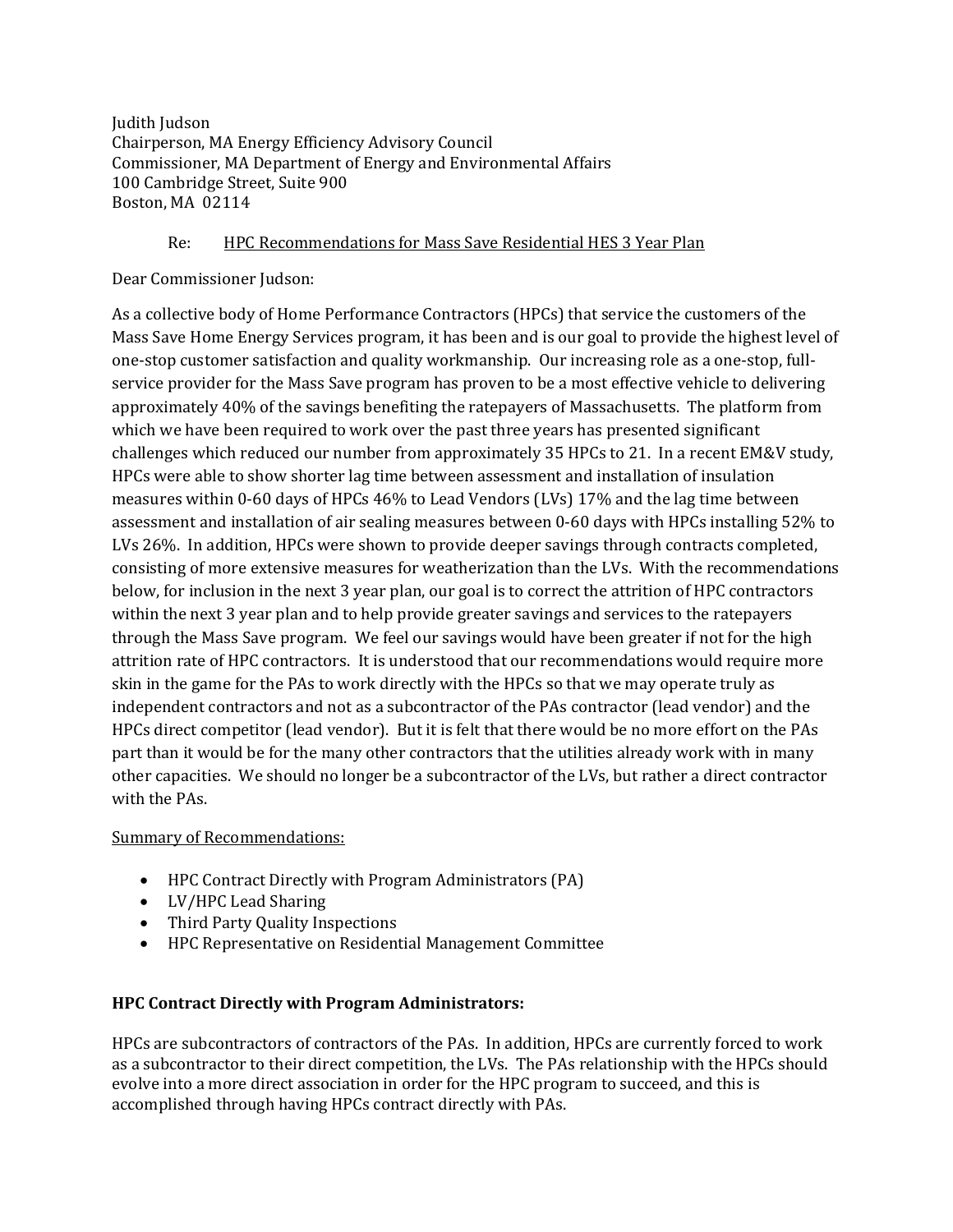HPCs provide the same products to customers as the LVs, and therefore should be contractually given fair opportunities to provide these products. HPCs are independent contractors who provide ratepayers full-service opportunities, allowing them to take advantage of their eligible incentives through the program. Instead of providing HPCs equal opportunity as the LVs, the current system is treating HPCs as subcontractors of the LVs. HPCs are currently under the same contractual restraints as the Independent Installation Contractors (IICs), a platform designed specifically to be a subcontractor for the LV. IICs perform complimentary services for the LV and rely on the LV for all energy auditing services and weatherization sales, which is not the case for HPCs who provide competitive services with the LV. HPCs contracting directly with the PAs is necessary in order to provide a fair and competitive market for energy services across the state. Contracting direct with the PAs would:

- Remove the impropriety of the lead vendor, our direct competitor, micro-managing HPC business.
- Separate the historical lead vendor/HPC competitive and contentious environment now present under the HPC vs. Lead Vendor system.
- HPCs would receive the administrative fee now paid to lead vendors to balance the energy assessment compensation deficit.
- It would simplify and improve many processes such as qualification of customers and the assignment of customer IDs.

### **LV/HPC Lead Sharing:**

Currently there exists a disconnect between the HPC marketing efforts and the Mass Save website / 1-800 hotline. Outreach efforts made by HPCs bring customers into this program; HPCs inevitably and inadvertently also drive traffic to the Mass Save website and hotline as cited in a recent EEAC program study. HPCs are minimally compensated for the energy assessments that our companies perform. The compensation fee for performing the Home Energy Assessment along with installed Instant Savings Measures (ISMs) forces the HPC to operate at a deficit calculating the costs of transportation, labor, customer support, invoicing, etc. In addition to these costs, all marketing expenses are also assumed to be included in this compensation, which is required of HPCs in order to acquire customers for an assessment. HPCs currently must attempt to direct our customers away from the highly recognized brand Mass Save. Otherwise those marketing efforts end up with our customer calling the 1-800 hotline number and being serviced by the Lead Vendors. We believe the only fair solution to this inequity is lead sharing. HPC direct outreach creates interest in customers who start off as unqualified and non-proactive customers. The ability to convert these customers into weatherization savings is more difficult than the prequalified, proactive leads that come through the Mass Save website / 1-800 number. HPCs convert these more difficult leads into customers at a comparable rate to that of the LV who services only proactive leads coming to the program through the Mass Save marketing pipelines. Other benefits of lead sharing include:

- Lead sharing will reduce the backlog of customers waiting for an assessment by the lead vendor, which may be months rather than weeks when serviced by an HPC.
- Stabilize and expand the HPC community by reducing the rapid turnover of HPCs due to low profitability from undercompensated marketing and administrative expenses
- Allow HPC to invest more in marketing in order to bring more ratepayers to the Mass Save Program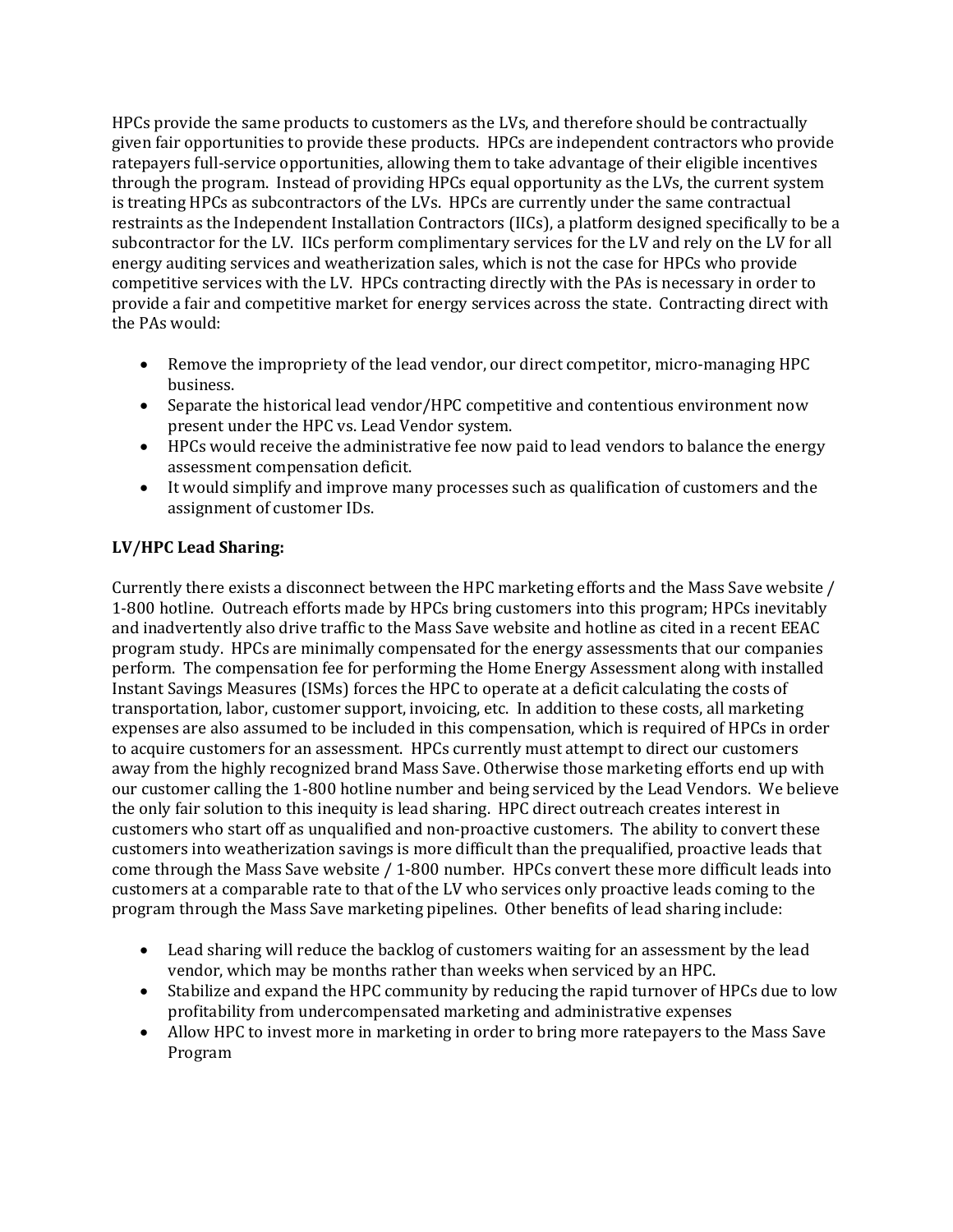**Note: LVs have no investment in their marketing cost or lead procurement – it is all supplied to them by the PA. This is not an equitable or fair and balanced playing field.**

Recommended Solutions: 

- Pilot program for developing HPC contractors earning less than \$9,500,000 per year to receive 25 leads per HEA specialist per week
- Hire a Third-Party marketing/telecommunications company to receive all Mass Save HEA inquiries from the website and 1-800 hotline, to distribute the leads evenly between HPCs and Lead Vendors by the number of Energy Specialists in each company: one lead per energy specialist on a rotating distribution schedule
- That HPCs are allowed to equally participate in subcontracting to the IIC pool, receive an administrative fee as the LV does so as to issue weatherization work at par value to the IICs with the IICs being responsible for their own merit-based scores as with the LV and not the HPC being responsible for the IIC score

### **Third Party Inspections:**

The Lead Vendor should not perform quality control inspections on HPC companies. The LV is the direct competitor of the HPC for Home Energy Assessments. It has been imprudent and a conflict of interest for them to have performed Quality Control for HPCs to date. A comparable situation would be to have Ford Motor Company perform the quality control inspections for General Motors or vice versa. Third party inspectors like CRI or other impartial companies should be conducting the inspections for HPCs, not the Lead Vendors who are providing the same product in the same market. With third party inspection there would be no further administrative cost – the PAs would pay the third party inspection company directly rather than paying the lead vendor to complete this for them. It would allow the level of transparency and checks and balances, which one would expect in the Mass Save program.

#### **HPC Representative on Residential Management Committee:**

HPCs are represented on the BPWG less than in previous years even though the percentage of customers served by HPCs has increased dramatically. We sit in a room with contractors who are decision-makers in their own company and representatives from the PAs, who are not decisionmakers for the PAs. These PA representatives must go back and present what contractors say to the Residential Management Committee. Oftentimes, not fully understanding the subtleties of running an independent business, our point of view is not accurately expressed and does not allow for a useful dialog between the decision-makers of the PAs and the contracting community. The BPWG alone does not allow the decision-makers on both sides of the table to share ideas. Therefore, to obtain more responsive and effective improvement of the Mass Save program, it is necessary that contractors be directly represented on the RMC.

#### **Conclusion:**

At present there is little or no equitable treatment of HPCs compared to lead vendors. The proposed recommendations will provide HPCs a more secure platform to operate our businesses.